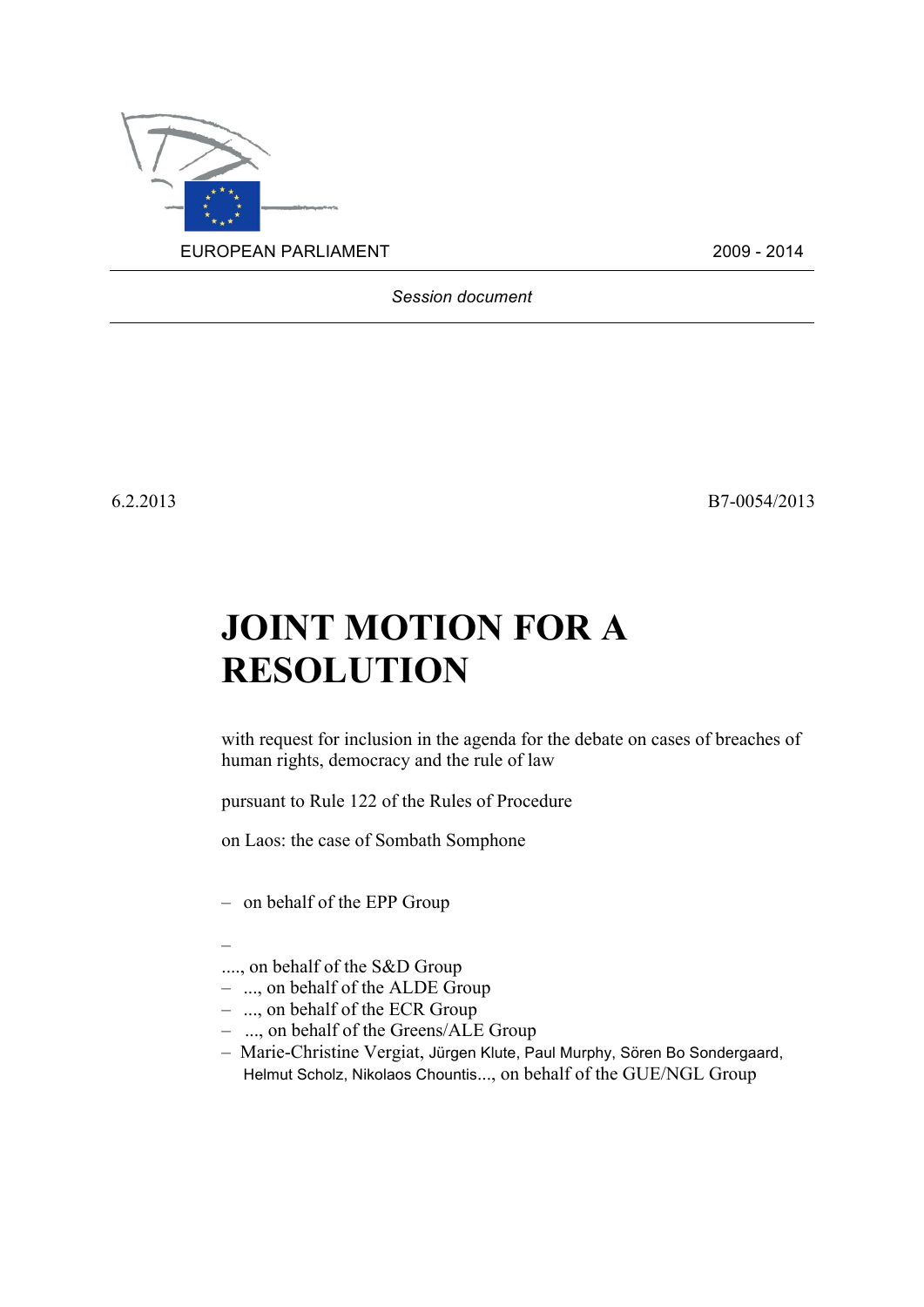replacing the motions by the following groups:

- $-$  PPE (B7-0064/2013)
- $-$  S&D (B7-0063/2013)
- $-$  ALDE (B7-0065/2013)
- $-$  ECR (B7-0067/2013)
- Greens/ALE (B7-0054/2013)
- GUE/NGL (B7-0077/2013)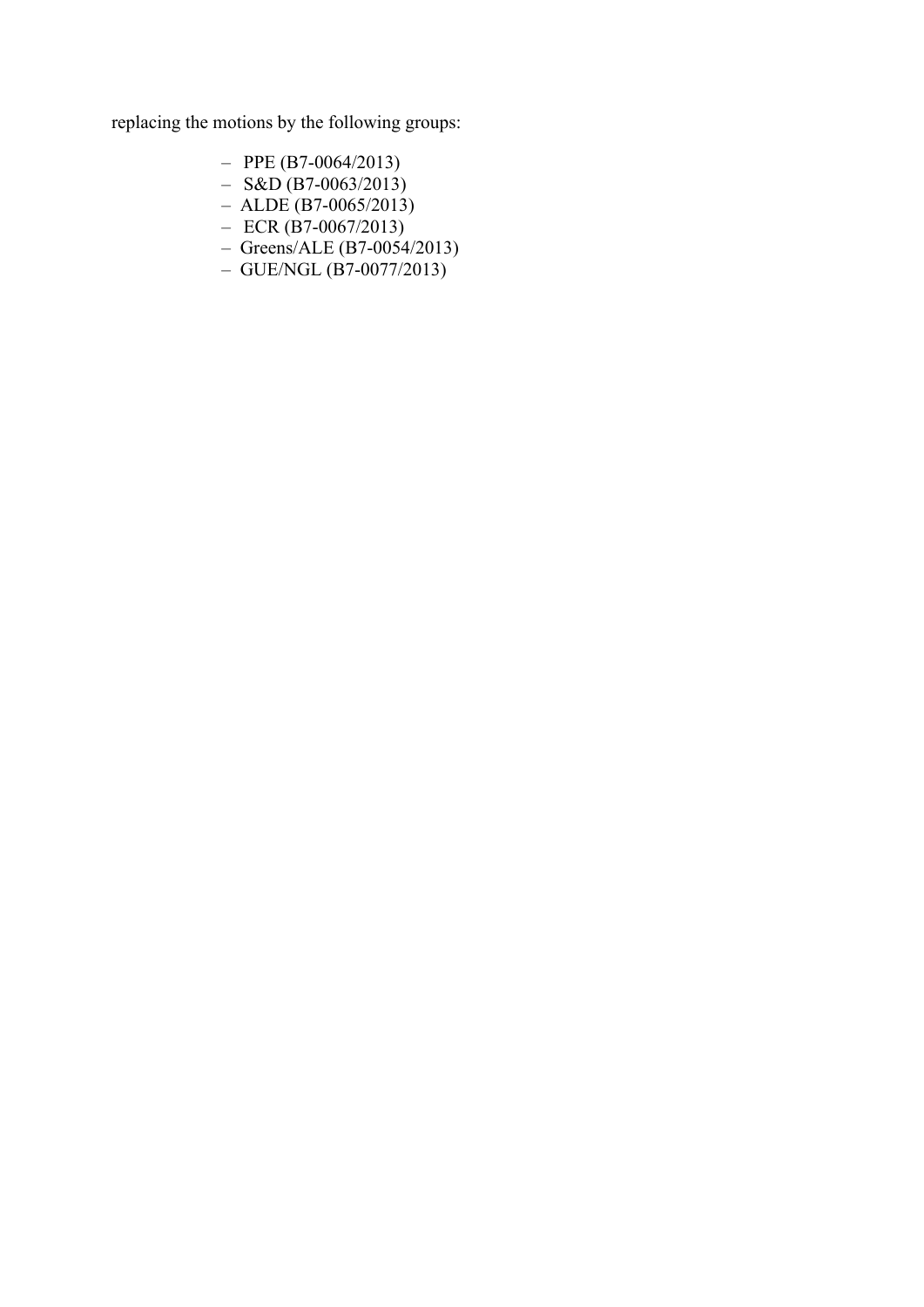## **B7-000/2013**

## **European Parliament joint motion for a resolution on Laos: the case of Sombath Somphone**

## *The European Parliament,*

- having regard to its previous resolutions on Laos,
- having regard to the Statement by the spokesperson of the United Nations High Commissioner for Human Rights of 21 December 2012 on Laos,
- having regard to the Statement by the spokesperson of High Representative Catherine Ashton of 21 December 2012 on the disappearance of Sombath Somphone in Laos,
- having regard to the Statement by Secretary of State Hillary Clinton of 16 January 2013 on the disappearance of Lao Civil Society Leader Sombath Somphone,
- having regard to the statements by Lao Foreign Ministry of 19 December 2012 and the Ambassador of Laos to the UN on 4 January 2013,
- having regard to letters of numerous European and national parliamentarians, and the Joint Open Letter by 65 NGOs to the Lao Prime Minister of 17 January 2013 on the disappearance of Sombath Somphone,
- having regard to the letter by Asian Forum for Human Rights and Development to the Chairperson of ASEAN Intergovernmental Commission on Human Rights of 4 January 2013,
- having regard to the EU Guidelines on Human Rights Defenders of 2008,
- having regard to the International Convention for the Protection of All Persons from Enforced Disappearance (ICCPED) to which Laos is a signatory and the UN Declaration of 18 December 1992 on the Protection of All Persons from Enforced Disappearance,
- having regard to the Universal Declaration of Human Rights of 1948,
- having regard to the International Covenant on Civil and Political Rights (ICCPR) of 1966 ratified by Laos in 2009,
- having regard to the UNHCR Universal Periodic Review of Laos of 21 September 2010,
- having regard to the Cooperation Agreement between the EU and the Lao People's Democratic Republic of 1 December 1997,
- having regard to Rule 122 of its Rules of Procedure,
- A. whereas Sombath Somphone, a prominent figure in social development and youth education, disappeared on 15 December 2012 in the capital city of Vientiane; whereas the CCTV footage obtained by his family shows that Sombath Somphone was last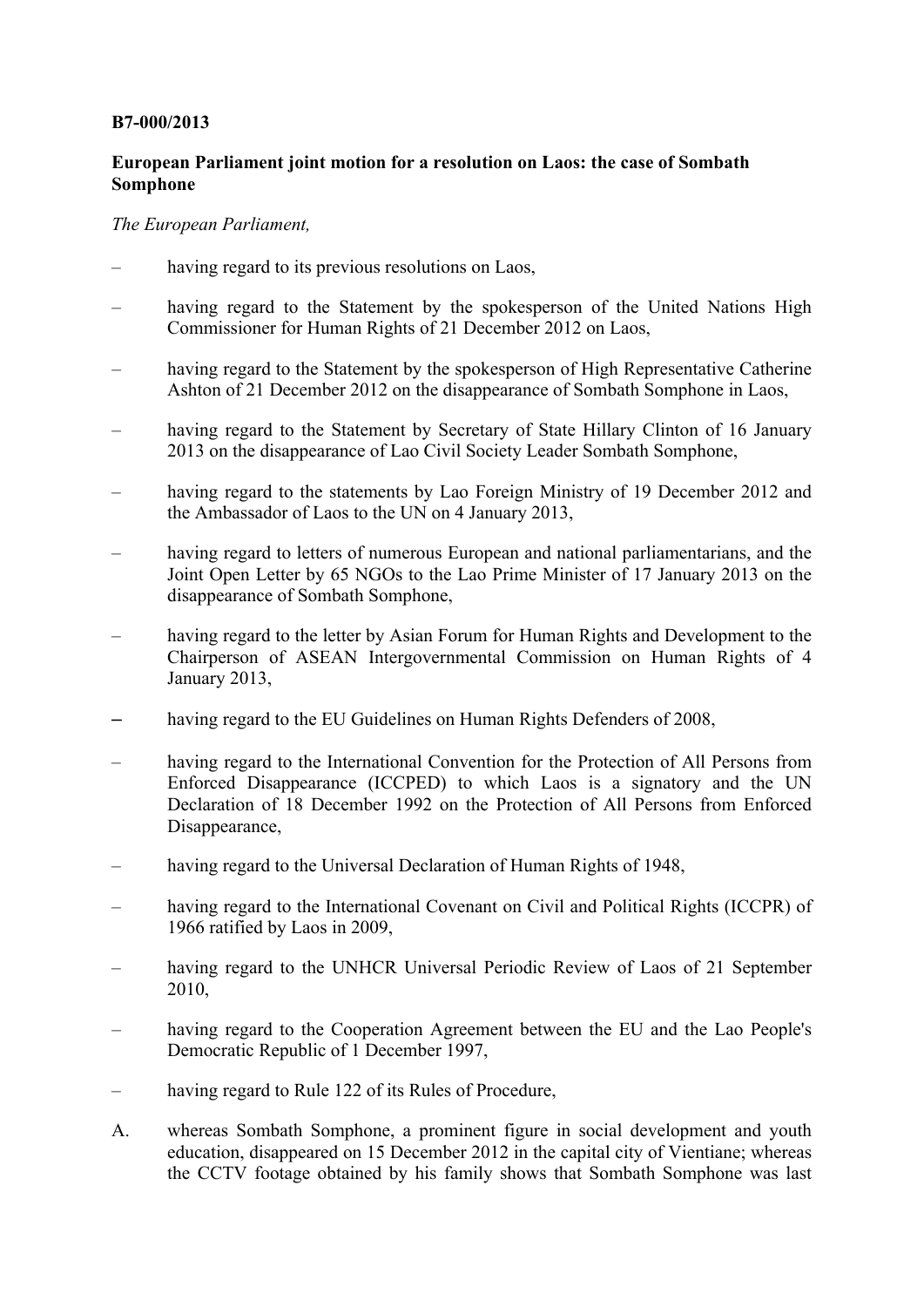seen with local police at the Thadeau police post around 6 pm on the date of his disappearance and driven away in a car by men in civilian clothes;

- B. whereas in its statement of 19 December 2012 the Government confirmed the incident as recorded on the security camera; whereas the authorities claim he was a victim of a kidnapping driven by personal or business conflicts,
- C. whereas the UN and 65 international human rights organisations have expressed fears that Sombath Somphone may have been subjected to enforced disappearance, possibly related to his work, and express grave concern over his safety and the lack of progress and information regarding investigations by the Lao authorities into the facts of Sombath Somphone's disappearance,
- D. whereas his family has been unable to locate him since that day despite repeated calls to the local authorities and searches in the adjacent area,
- E. whereas Sombath Somphone is widely appreciated and well-known for his extensive work in the fields of sustainable and just development, notably through the creation in 1996 of PADETC the "Training Center for participative Development" and has received in 2005 the "Ramon Magsaysay Award for Community leadership",
- F. whereas in October 2012, Sombath Somphone, as part of the Lao National Organizing Committee, was one of the partners in organizing the " $9<sup>th</sup>$  Asia-Europe People-to-People Forum" in Vientiane, ahead of the ASEM 9, and was one of the key speakers,
- G. whereas a group of ASEAN parliamentarians visited Laos in the week of 14 to 18 January 2013 to inquire about Sombath Somphone,
- H. whereas there are violations of fundamental freedoms, particularly press and media freedom, freedom of religion, freedom of assembly, academic freedom and the rights of minorities in Laos,
- 1. Expresses its deep concern about the disappearance, safety and well-being of Sombath Somphone;
- 2. Is concerned about the tardiness and lack of transparency of the investigation into the disappearance of Sombath Somphone; calls on the Lao authorities to undertake prompt, transparent and thorough investigations, in accordance with their obligations under international human rights law, and to ensure the immediate and safe return of Sombath Somphone to his family;
- 3. Calls on the HR/VP to closely monitor the Lao government's investigations about the disappearance of Sombath Somphone;
- 4. Asks the Lao authorities to reaffirm publicly the legality and the legitimacy of the work for sustainable development and social justice, in order to counter the intimidation provoked by disappearances such as of Sombath Somphone;